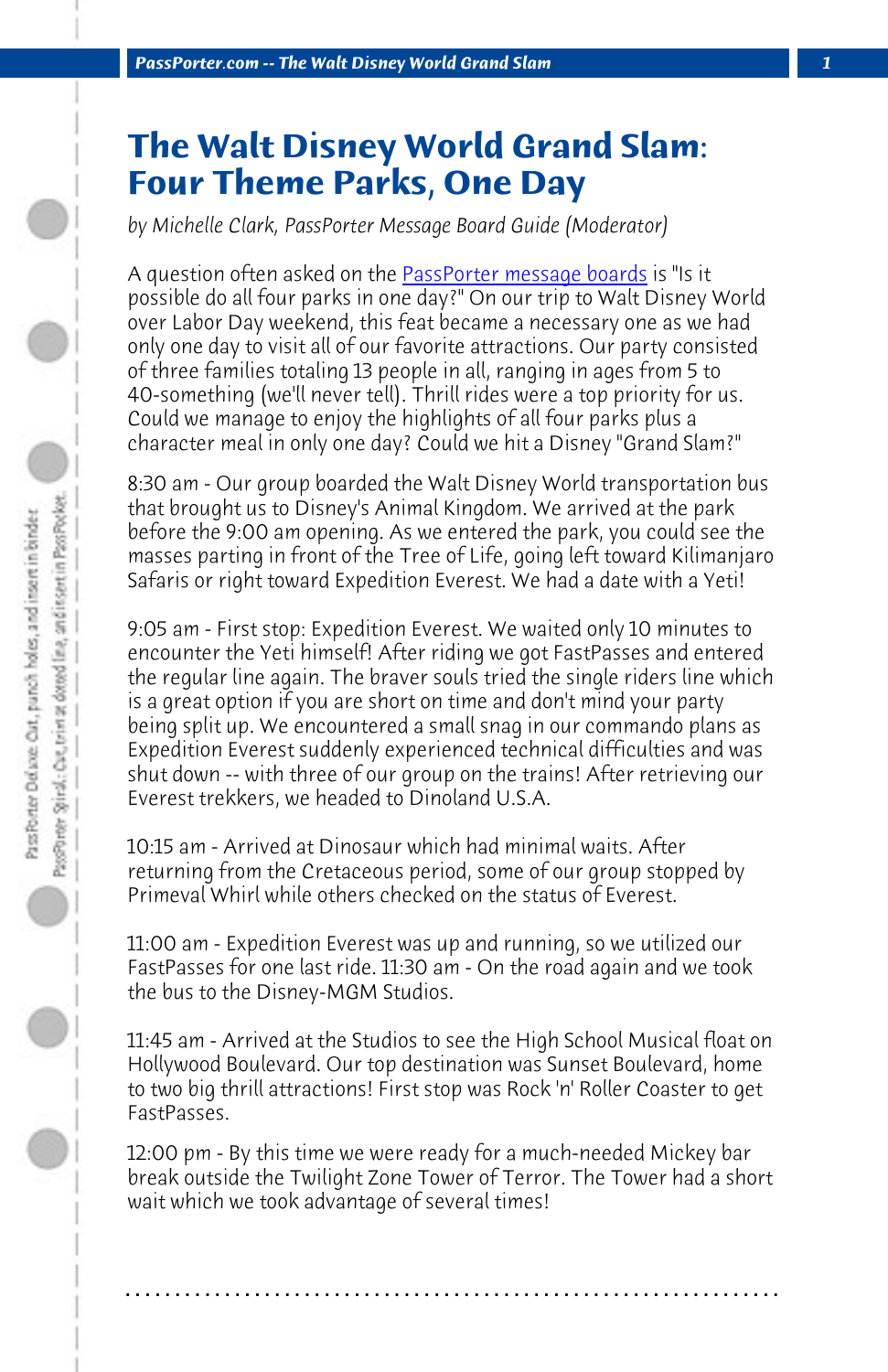1:10 pm - We had lunch at the ABC Commissary which had plenty of air-conditioned seating for our large group.

2:00 pm - The Indiana Jones Epic Stunt Spectacular had seating available. This 30-minute show would finish just in time for us to utilize our FastPasses at Rock 'n' Roller Coaster.

2:40 pm - We arrived at Rock 'n' Roller Coaster to see a long line in the FastPass lane. Our group split up, some used their FastPasses while the rest tried the single rider line. The FastPass group won, and we learned a lesson: if the single rider line is outside the building, the FastPass line will probably be quicker. No worries though, we caught our "limo" to Aerosmith's show several times before we left the Studios.

4:50 pm - We hopped a bus and arrived at our third park: Epcot. We checked the electronic tip board for attraction wait times. Test Track and Soarin' had no FastPasses available for the day, and the wait time for Soarin' was 75 minutes. Mission:Space seemed to be the best option.

5:10 pm - We got FastPasses for Mission:Space before entering the stand-by line. Mission: Space is a good choice in the evenings as the crowds lighten up considerably by this time.

5:30 pm - Since our return time on our Mission:Space FastPasses wasn't until 6:18 pm, we jumped in line for Test Track and waited about 30 minutes to become crash dummies!

6:20 pm - We took a quick snack break and munched on hot pretzels. Back to Mission:Space to visit Mars one more time before we soared over California!

7:00 pm - The queue line at Soarin' gave us plenty of time to experience the new interactive games on the large overhead screens, and I do mean plenty of time! The wait was well over an hour.

9:00 pm - Time for our Advance Dining Reservation at Chef Mickey's. We took the monorail to the Ticket & Transportation Center and then the other monorail to the Contemporary. We were ready to re-fuel, as we still had one park to go to complete our grand slam: the Magic Kingdom. Luckily for us, it was open until 1:00 am during Extra Magic Hours for Disney resort guests.

11:00 pm - From the Contemporary Resort, we walked to the Magic Kingdom and received our Extra Magic Hour bracelets. Our first stop was Frontierland. Part of our group decided to ride Splash Mountain. Those not interested in late night splashes went to Big Thunder

**. . . . . . . . . . . . . . . . . . . . . . . . . . . . . . . . . . . . . . . . . . . . . . . . . . . . . . . . . . . . . . . . . .**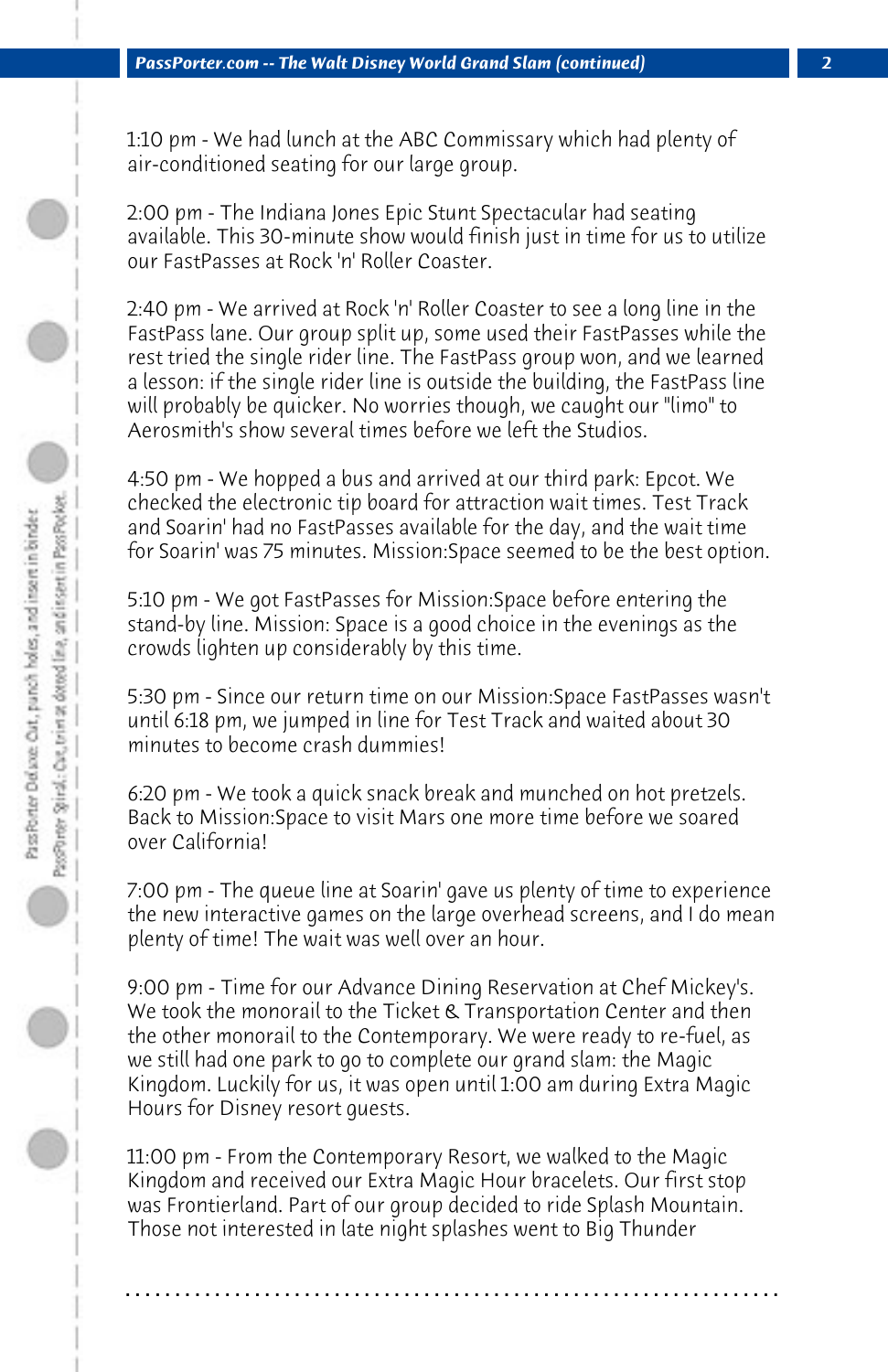## 12:00 am - Space Mountain was a must-do, so we walked to Tomorrowland. The 60-minute posted wait time was discouraging, so we hopped on the Tomorrowland Transit Authority for a relaxing late night ride through Tomorrowland.

12:35 am - We got in line for Space Mountain, hoping that we would have enough time to ride and get in line again before closing.

 *PassPorter.com -- The Walt Disney World Grand Slam (continued) 3*

Mountain Railroad which is a popular and beautiful ride at night!

1:00 am - A bit of Disney magic happened and we were the last persons to enter the Space Mountain line that night!

1:15 am - We began the trek to the park exit and the resort buses. After a short wait, we boarded the bus to Port Orleans.

2:00 am - Home again -- 17 1/2 hours later! We hit a Disney grand slam ... and lived to tell about it!

In one day of a holiday weekend we managed to experience three [attractions at each of the four theme parks. Most attractions we did](http://www.passporter.com/articles/the-walt-disney-world-grand-slam-four-theme-parks-one-day.php) [multiple](http://www.passporter.com/articles/the-walt-disney-world-grand-slam-four-theme-parks-one-day.php) times, utilizing FastPass, single rider lines, and Extra Magic Hours. The convenience of Disney transportation was beneficial in visiting multiple parks. While not the ideal way to tour, it is definitely possible. Just wear comfortable shoes and plan to sleep in the next day!

*About The Author: Michelle Clark is a confessed theme park junkie and the mother of three teens who share in her thrill ride obsession. She visits the Great Smoky Mountains annually, and her family is currently planning their 11th trip to Walt Disney World. She is also a Co-Guide for the Library, Universal Studios, and Behind the Scenes forums on the PassPorter Message Boards.*

*Article last updated: 11/15/2007*

*View the latest version online at:* 

*http://www.passporter.com/articles/the-walt-disney-world-grand-slam-four-theme-parks-on e-day.html*

*Copyright by Michelle Clark. All rights reserved under International and Pan-American Copyright Conventions. No part of this publication may be stored in a retrieval system or transmitted in any form by any means electronic, mechanical, photocopying, recording, scanning, or otherwise, except as permitted under sections 107 or 108 of the 1976 United States Copyright Act. Resale of this guide is strictly prohibited without the copyright holder's permission. If you purchased this publication from someone other than PassPorter Travel Press,*

**. . . . . . . . . . . . . . . . . . . . . . . . . . . . . . . . . . . . . . . . . . . . . . . . . . . . . . . . . . . . . . . . . .**